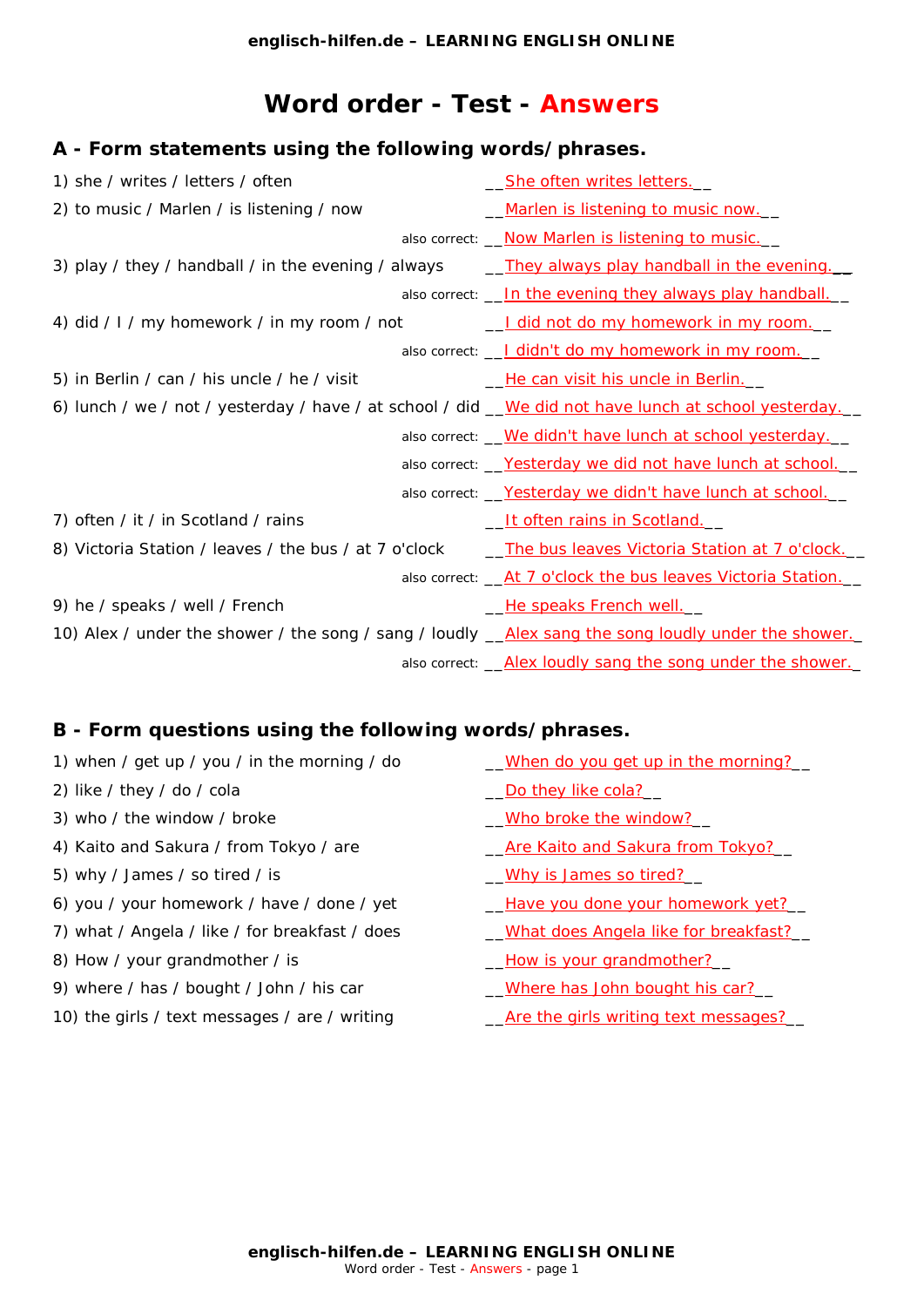### **[englisch-hilfen.de](https://www.englisch-hilfen.de/en/) – LEARNING ENGLISH ONLINE**

# *C - Rewite the sentences/questions using the words/phrases in brackets.*

| 1) Have you been to Canada? (ever)            |  | Have you ever been to Canada?                             |
|-----------------------------------------------|--|-----------------------------------------------------------|
| 2) We watched the film. <i>(last weekend)</i> |  | <u>We watched the film last weekend.</u>                  |
|                                               |  | also correct: <i>Last weekend we watched the film</i> .   |
| 3) The cat is playing. (in the garden)        |  | <u>The cat is playing in the garden.</u>                  |
|                                               |  | also correct: <u>The cat is in the garden, playing.</u>   |
| 4) The boy ran out of the room. (quickly)     |  | The boy quickly ran out of the room.                      |
|                                               |  | also correct: <u>The boy ran out of the room quickly.</u> |
|                                               |  | also correct: <u>Quickly the boy ran out of the room.</u> |
| 5) Rita speaks English. (fluently)            |  | <u> Rita speaks English fluently.    </u>                 |
| 6) We have met him. (before)                  |  | <u>We have met him before.</u>                            |
| 7) Did you see Mr Fisher? (yesterday morning) |  | Did you see Mr Fisher yesterday morning?                  |
| 8) They are flying. (to Rome / on Tuesday)    |  | <u>They are flying to Rome on Tuesday.</u>                |
|                                               |  | also correct: <u>Qn Tuesday they are flying to Rome.</u>  |
| 9) She goes to school by bus. (always)        |  | <u>She always goes to school by bus.</u>                  |
| 10) He is late. (never)                       |  | <u>He is never late.__</u>                                |

# *D - Which sentence is correct?*

### **1) Which sentence is correct?**

- a) *She always arrives late in the morning.*
- b) She arrives always late in the morning.
- c) Both sentences are correct.

### **2) Which sentence is correct?**

- a) Who are you?
- b) Where are you?
- c) *Both sentences are correct.*

#### **3) Which sentence is correct?**

- a) *Where are you from?*
- b) From where are you?
- c) Beide Fragen sind richtig.

# **4) Which sentence is correct?**

- a) In the evening I watch TV.
- b) I watch TV in the evening.
- c) *Both sentences are correct.*

#### **5) Which sentence is correct?**

- a) *Who are you waiting for?*
- b) For who are you waiting?
- c) Both sentences are correct.

#### **6) Which sentence is correct?**

- a) My friend gave me a book.
- b) My friend gave a book to me.
- c) *Both sentences are correct.*

#### **7) Which sentence is correct?**

- a) He's going to buy a present for his sister.
- b) He's going to buy his sister a present.
- c) *Both sentences are correct.*

### **8) Which sentence is correct?**

a) They play hockey in the stadium every Friday.

- b) Every Friday they play hockey in the stadium.
- c) *Both sentences are correct.*

#### **9) Which sentence is correct?**

- a) Judy reads often magazines.
- b) *Judy often reads magazines.*
- c) Both sentences are correct.

#### **10) Which sentence is correct?**

- a) We saw last Wednesday a film.
- b) *Last Wednesday we saw a film.*
- c) Both sentences are correct.